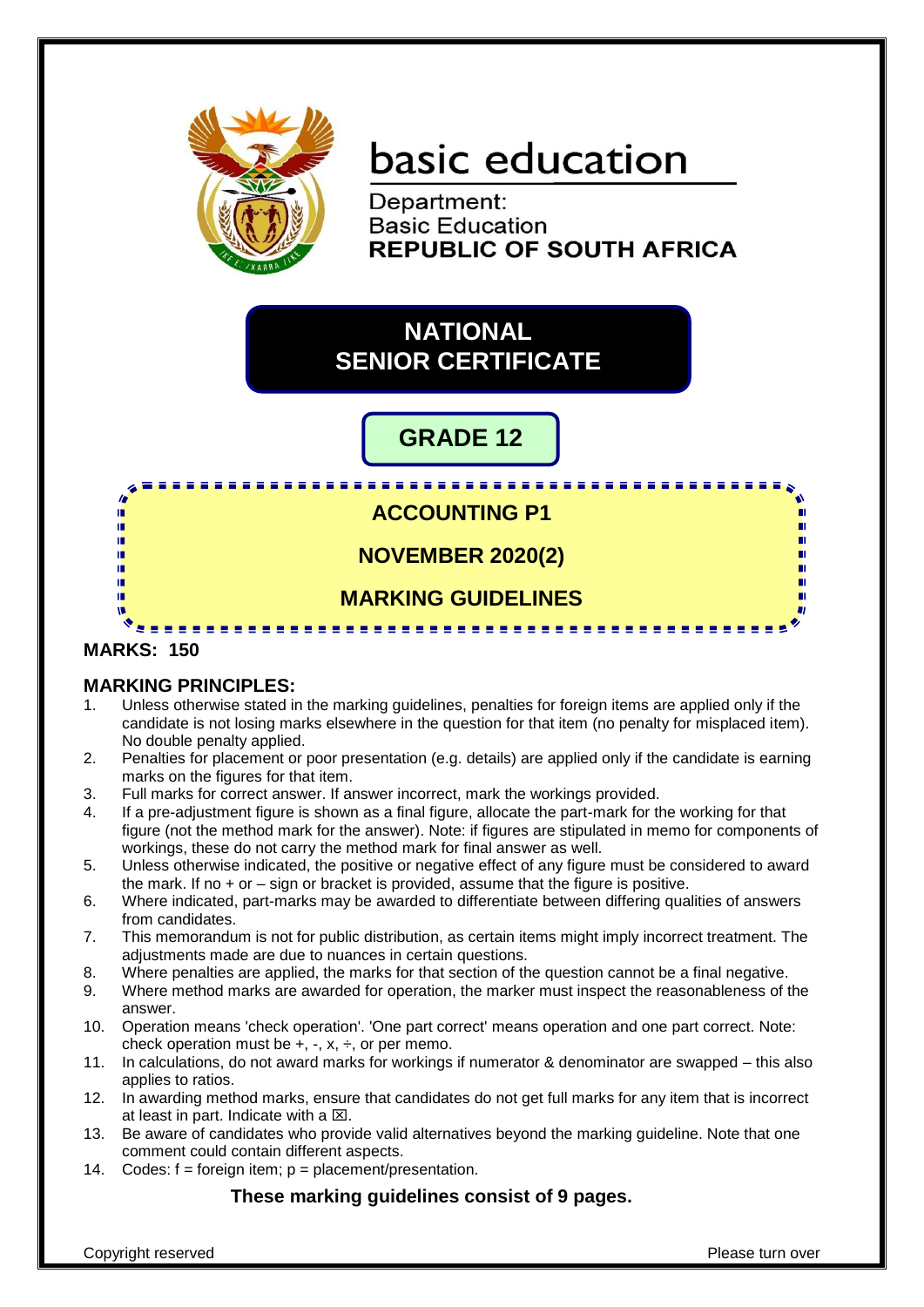#### **QUESTION 1**

| Calculate: Carrying value of the vehicle on hand on 1 March 2020<br>(i)                                                                                                                                   |                                        |
|-----------------------------------------------------------------------------------------------------------------------------------------------------------------------------------------------------------|----------------------------------------|
| Workings                                                                                                                                                                                                  | <b>Answer</b>                          |
| 460 000 - 396 750                                                                                                                                                                                         | $63250\sqrt{}$                         |
|                                                                                                                                                                                                           |                                        |
| Calculate: Depreciation on vehicles for the year<br>(ii)                                                                                                                                                  |                                        |
| Workings                                                                                                                                                                                                  | <b>Answer</b>                          |
| 25 500 two marks<br>(510 000 x 15% x 4/12) $\sqrt{2}$ one part correct                                                                                                                                    | $25500 + 63249$<br>two marks two marks |
| 460 000 x 15% = 69 000; CV is 63 250.                                                                                                                                                                     |                                        |
| Depreciation is therefore 63 250 – R1,00 = 63 249 $\checkmark$                                                                                                                                            | 88 749 ⊠<br>one part correct           |
| (iii)<br><b>Calculate: Carrying value of equipment sold</b>                                                                                                                                               |                                        |
| <b>Workings</b>                                                                                                                                                                                           | <b>Answer</b>                          |
| <b>Choose one line</b><br>$360000 - 285000$<br>-41 080 2 marks<br>75 000 $\checkmark$ - 36 600 $\checkmark$ - 4 480 $\checkmark$<br>OR: 75 000 $\checkmark$ - (36 600 $\checkmark$ + 4 480 $\checkmark$ ) | 33 920 ☑<br>one part correct           |
| OR: $360000 - 285000 - 41080$<br>one mark]   two marks<br>$-360000 + 285000 + 41080$                                                                                                                      |                                        |

| <b>Calculate: Profit/Loss on the sale of equipment</b> |                    |  |
|--------------------------------------------------------|--------------------|--|
| <b>Workings</b>                                        | <b>Answer</b>      |  |
| See (iii) above                                        |                    |  |
| $40000 - 33920$                                        | If $40000 - (iii)$ |  |
| ΟR                                                     | No part marks      |  |
| $-40000 + 75000 - 41080$                               | $6080$ $\boxtimes$ |  |

| <b>Workings</b>                                                                                                          | <b>Answer</b>               |
|--------------------------------------------------------------------------------------------------------------------------|-----------------------------|
| 18 two marks<br>$(280 - 262)$<br>4 0 5 0<br>$\boldsymbol{\mathsf{X}}$                                                    |                             |
| 280 one mark 262 one mark 4 050 one mark<br>$(280 \times 4 \ 050)$ -<br>$(262 \times 4 \ 050)$<br>1 134 000<br>1 061 100 | R72 900⊠#<br># if $x$ 4 050 |

**NOTE:** The relevant figures calculated above must be transferred to the Income Statement.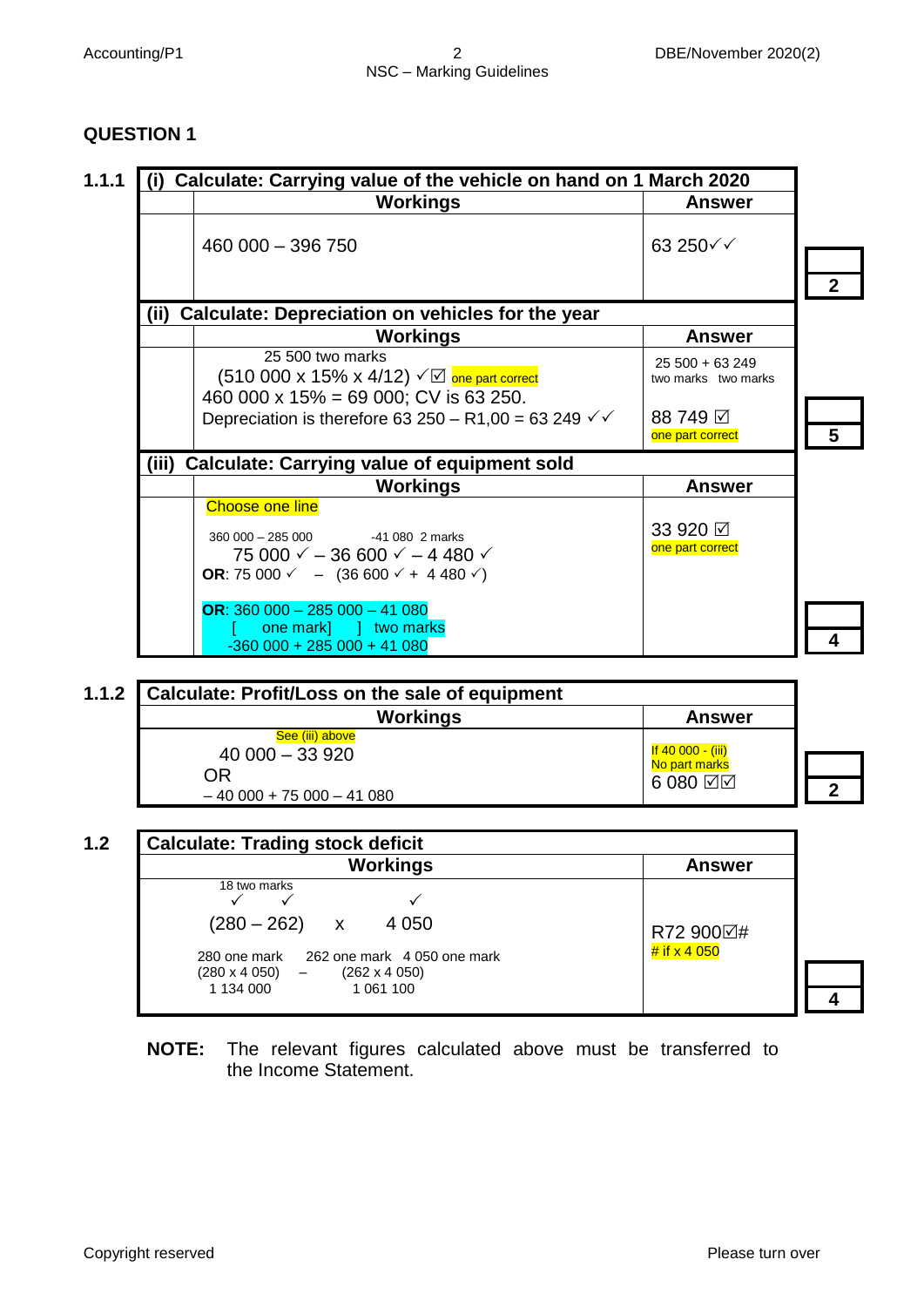# **1.3 STATEMENT OF COMPREHENSIVE INCOME FOR THE YEAR ENDED**

| <b>28 FEBRUARY 2021</b>                                                                                                                                                                                           | ignore brackets - check if operation is correct<br># also award from bottom up if COS calc is done *one part correct |                             |
|-------------------------------------------------------------------------------------------------------------------------------------------------------------------------------------------------------------------|----------------------------------------------------------------------------------------------------------------------|-----------------------------|
| <b>Sales</b> 15 325 200 $\checkmark$ - 648 000 $\checkmark$ OR (6 966 000 X 1,2) + 6 966 000 - 648 000<br>6 966 000 x 2,2                                                                                         | 14 677 200                                                                                                           | $\overline{\mathcal{p}}$ *# |
| <b>Cost of sales</b>                                                                                                                                                                                              | (6966000)                                                                                                            |                             |
| Gross profit 6 966 000 x 1,2<br>8 359 200 - 648 000 three marks if not awarded for sales<br>5                                                                                                                     | <sup>♥I</sup> s <sup>_</sup> cos 7 711 200                                                                           | $\sqrt{}$                   |
| <b>Other income</b><br><b>Operation</b>                                                                                                                                                                           | 175 000                                                                                                              | ⊻⊺∑                         |
| Profit on sale of asset*<br>see 1.1.2 (loss will be in operating expenses)                                                                                                                                        | 6 0 8 0                                                                                                              | $\sqrt{}$                   |
| Rent income 173 000 $\checkmark$ + 9 000 $\checkmark$ – 14 000 $\checkmark$<br>OR 182 000 - 14 000 OR 173 000 - 5 000<br>OR 182 000 X 12/13<br>two marks two marks<br>one mark three marks<br>two marks two marks | 168 000                                                                                                              | ⊻⊺∑                         |
| Provision for bad debts adjustment 7 030 – 6 110                                                                                                                                                                  | 920                                                                                                                  | √⊠*                         |
| <b>Gross operating profit</b><br><b>Operation</b><br>10                                                                                                                                                           | 7886200<br>$\overline{GP + OI}$                                                                                      | ☑                           |
| <b>Operating expenses</b><br><b>Operation</b>                                                                                                                                                                     | (6286200)                                                                                                            | ⊻⊠                          |
| <b>Salaries and wages</b>                                                                                                                                                                                         | 1 468 120                                                                                                            |                             |
| <b>Depreciation</b> 31 281 <del>↓</del> 88 749 $\text{Q}$ see 1.1.1 (ii)                                                                                                                                          | 120 030                                                                                                              | ⊻⊺∑                         |
| <b>Trading stock deficit</b><br>see 1.2                                                                                                                                                                           | 72 900                                                                                                               | $\sqrt{}$                   |
| Directors' fees 3 330 000 $\checkmark$ + 180 000 $\checkmark$<br>or x 39/37<br>or 90 000 x 39<br>3 330 000 x 2/37                                                                                                 | 3510000                                                                                                              | √*                          |
| Alternative:<br>3 330 000 + 135 918 (OR x 51/49)<br>$= 3465918$                                                                                                                                                   |                                                                                                                      |                             |
| Audit fees<br>91 000 $\checkmark$ + 39 000 $\checkmark$ or 91 000 / 0.7 or x100/70<br>$91\ 000 + (91\ 000 \times 30/70)$                                                                                          | 130 000                                                                                                              | ⊻⊺∑                         |
| Repairs 476 000 + 9 000 if final figure is 476 000 OR 9 000 one mark                                                                                                                                              | 485 000                                                                                                              | √⊠*                         |
| Bad debts 19 200 + 800<br>if final figure is 19 200 OR 800 one mark                                                                                                                                               | 20 000                                                                                                               | √⊠*                         |
| two marks<br>one mark<br>two marks<br>19 200<br>8640<br>2 1 6 0<br>Advertising $25680 + 2400 - 240$ $(2400 \times 8) + (2160 \times 4)$<br>OR: $(2\,400\,\text{X}\,12) - (240\,\text{X}\,4)$                      | 27 840                                                                                                               | $\boxtimes^*$               |
| <b>Sundry expenses</b>                                                                                                                                                                                            | 452 310                                                                                                              |                             |
| <b>Operating profit</b> accept negative depending on figures in this column 22                                                                                                                                    | 1 600 000<br>$GOI - OE$                                                                                              | ☑                           |
| Interest income                                                                                                                                                                                                   | 25 000                                                                                                               | ✓                           |
| <b>Profit before interest expense</b><br><b>Operation</b>                                                                                                                                                         | 1 625 000<br>$OP + INT$                                                                                              | ☑                           |
| <b>Interest expense</b><br>Profit before interest expense - NPbT<br>Accept a positive balancing figure                                                                                                            | (75000)                                                                                                              | $\triangledown$             |
| Net profit before tax<br>1 054 000 + Income tax<br>1 054 000 x 100 / 68 two marks                                                                                                                                 | 1 550 000<br>$NP + IT$                                                                                               | ☑                           |
| Income tax for the year<br>1 054 000 x 32/68<br>If balancing figure, award one mark                                                                                                                               | (496 000)                                                                                                            | $\checkmark$                |
| Net profit after tax<br>6                                                                                                                                                                                         | 1 054 000                                                                                                            |                             |



-1 foreign items i.e. B/S items (max -2); for misplaced items, award marks for workings only (not the final answer)

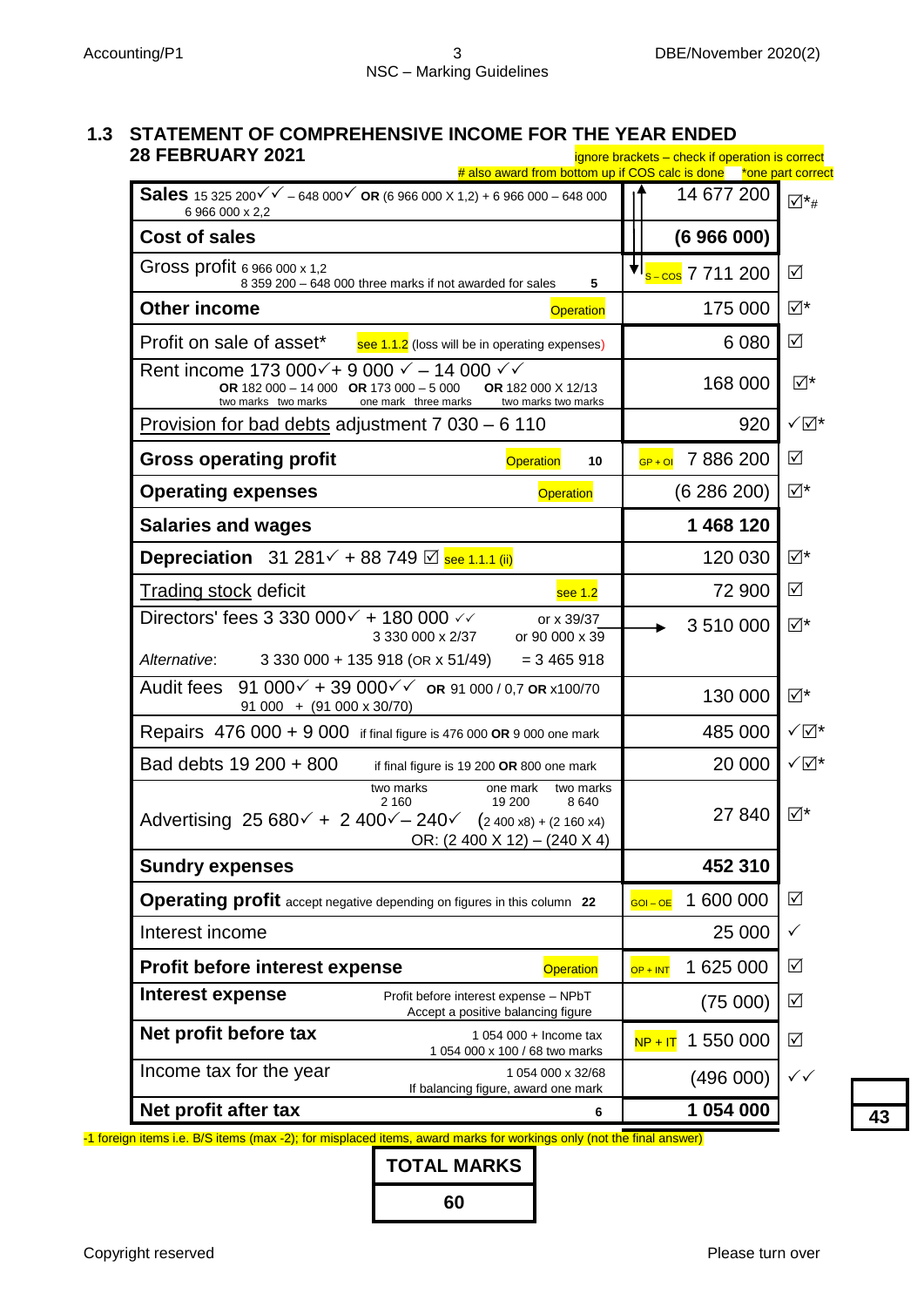#### **QUESTION 2**

| 2.1 | 2.1.1 | Directors' report $\checkmark$ |  |
|-----|-------|--------------------------------|--|
|     | 2.1.2 | Internal $\checkmark$          |  |
|     | 2.1.3 | Limited $\checkmark$           |  |

#### **2.2 USANDA LIMITED**

#### **2.2.1 Calculate: Income tax paid 4 Workings Answer** (1 777 000 – 1 243 900) one mark 69 300  $\times$  + 533 100 $\times$  - 19 800  $\times$ Alternative presentations: Mark ONE alternative only R582 600 Ø one part correct  $-69300 - 533100 + 19800$ (69 300) + (533 100) + 19 800 19 800 69 300 **582 600** 533 100 **Calculate: Dividends paid Workings Answer** 495 000 two marks 247 500  $\checkmark$  + (835 000  $\checkmark$  – 340 000  $\checkmark$ ) Alternative presentations: Mark ONE alternative only  $R742500 \n\boxbox{R}$ one part correct **4**  $-247500 - 835000 + 340000$  $(247 500) + (835 000) + 340 000$ 340 000 247 500 **742 500** 835 000

\*one part correct  $#$  correct use of bracket or not to earn the method mark on answer **2.2.2** CASH EFFECTS OF FINANCING ACTIVITIES (2 652 500)  $\mathbb{Z}^*$ Proceeds from shares issued 335 000 one mark x R7,00 one mark  $9\,555\,000\sqrt{}$  + 2 345 000 $\sqrt{}$  - 11 220 000  $\sqrt{}$ OR Be aware of different methods e.g. T-acc or reversed signs  $-9,555,000$   $-2,345,000$   $+11,220,000$ **Note**: The 50 000 is not used in this calculation because the R680 000 is the balancing figure in the OSC note 680 000 √⊠\*# **11** 3 182 500 one mark if no bracket Funds used to repurchase shares  $335\,000 \times R9,50$  (3 182 500)  $\checkmark$ Change in loan 2 080 000 - 1 930 000<br>2 080 000 - 420 000 + 270 000) 0 35 000 x 12  $(2 080 000 - 420 000 + 270 000)$  $(150000)$   $\sqrt{14}$ **NET CHANGE IN CASH AND CASH EQUIVALENTS** 56 000  $\mathbb{Z}^*$ **Cash (opening balance)** 154 700 – <sup>90</sup> <sup>000</sup> must not be bracketed 64 700 Cash (closing balance) **120 700** √ **4**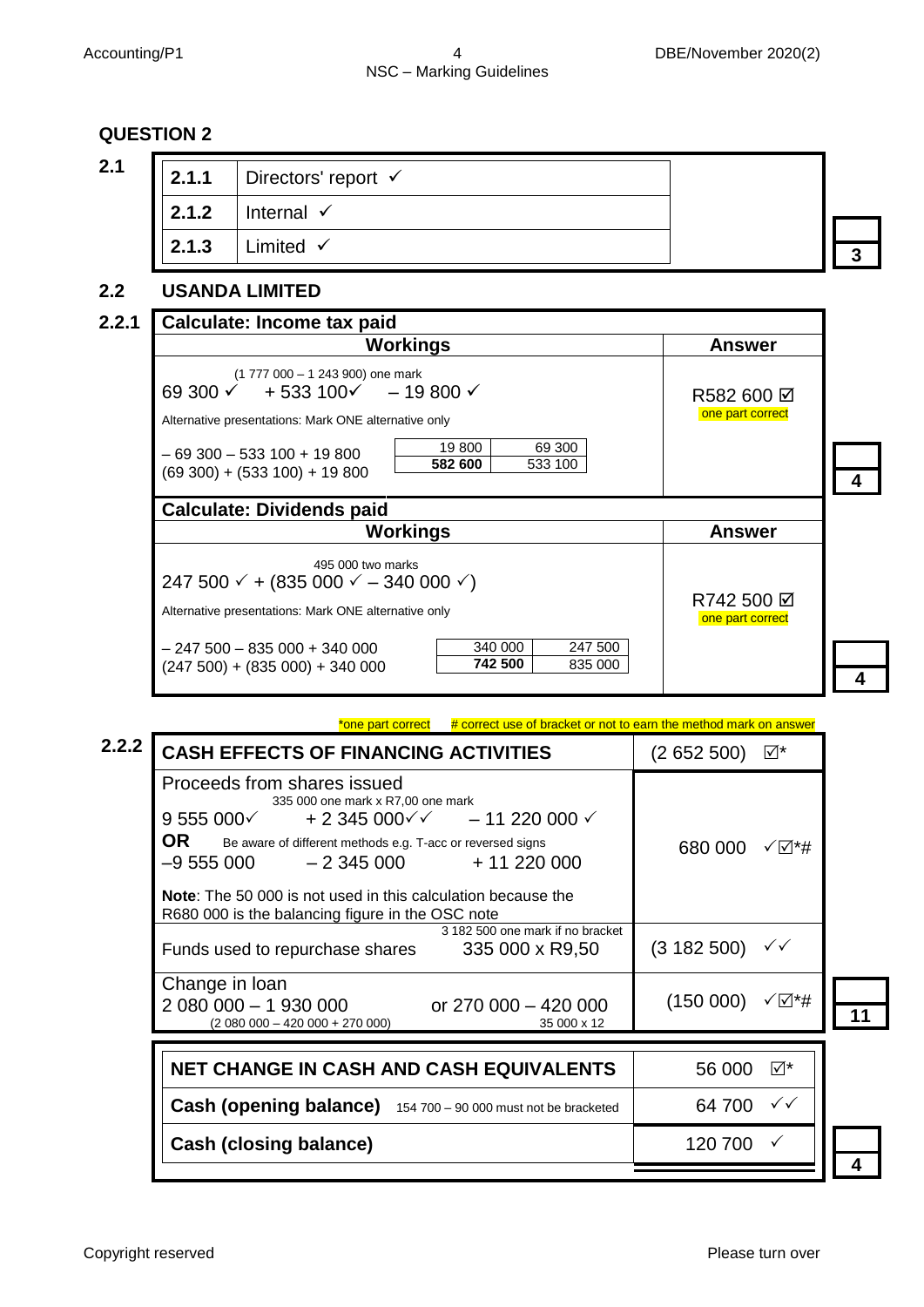### **2.2.3 Calculate financial indicators for the year ended 28 February 2021:**

| # Note: 100 does not count as 'one part correct' for the method mark                                                                                                                        |                                                                                                                   |  |
|---------------------------------------------------------------------------------------------------------------------------------------------------------------------------------------------|-------------------------------------------------------------------------------------------------------------------|--|
| % operating profit on sales                                                                                                                                                                 |                                                                                                                   |  |
| <b>Workings</b>                                                                                                                                                                             | <b>Answer</b>                                                                                                     |  |
| 2 2 6 2 1 0 0<br>x 100<br>17 800 000<br>Expressed as a % (sign not necessary)                                                                                                               | one part correct<br>12,7%√⊠#<br>accept 12,7 two marks<br>accept 13 two marks                                      |  |
| <b>Acid-test ratio</b>                                                                                                                                                                      |                                                                                                                   |  |
| <b>Workings</b>                                                                                                                                                                             | <b>Answer</b>                                                                                                     |  |
| (659 500 - 276 500) two marks<br>or (262 300 + 120 700) two marks<br>383 000√√<br>$\therefore$ 611 900 $\checkmark$                                                                         | one part correct<br>$0,6:1\boxtimes$<br>Do not accept 1 : 1<br>as $x : 1$ ; not 0,6 on its own<br>Accept $0,63:1$ |  |
| % return on average shareholders' equity (ROSHE)                                                                                                                                            |                                                                                                                   |  |
| <b>Workings</b>                                                                                                                                                                             | <b>Answer</b>                                                                                                     |  |
| x 100<br>1 243 900 $\checkmark$<br>$\frac{1}{2}$ $\sqrt{(11985000 + 9891400)}$ $\sqrt{2}$<br>21 876 400 one mark<br>10 938 200 two marks<br>Expressed as a % (sign not necessary) Not 0,114 | one part correct<br>11,4%⊠#<br>Accept 11,37% or 11%                                                               |  |
| Dividend payout rate (%)                                                                                                                                                                    |                                                                                                                   |  |
| <b>Workings</b>                                                                                                                                                                             | <b>Answer</b>                                                                                                     |  |
| 30 cents or R0,3 + 20 cents or R0,2; one mark each (assume R or c if no signs)<br>Must be consistent with calculation                                                                       | 67,6% ⊠#<br>one part correct                                                                                      |  |
| $\frac{50 \text{ cents}}{100}$ x $\frac{100}{100}$                                                                                                                                          | or                                                                                                                |  |
| 74 cents $\checkmark$                                                                                                                                                                       | 67,1%                                                                                                             |  |
| one mark<br>0R<br>R835 000 x 100 (2021 Total dividend)<br>R1 243 900<br>1 (2021 NPaTax)<br>two marks                                                                                        | Accept 67% / 68%                                                                                                  |  |
| Expressed as a % (sign not necessary) Not 0,676                                                                                                                                             |                                                                                                                   |  |

| <b>TOTAL MARKS</b> |
|--------------------|
| 40                 |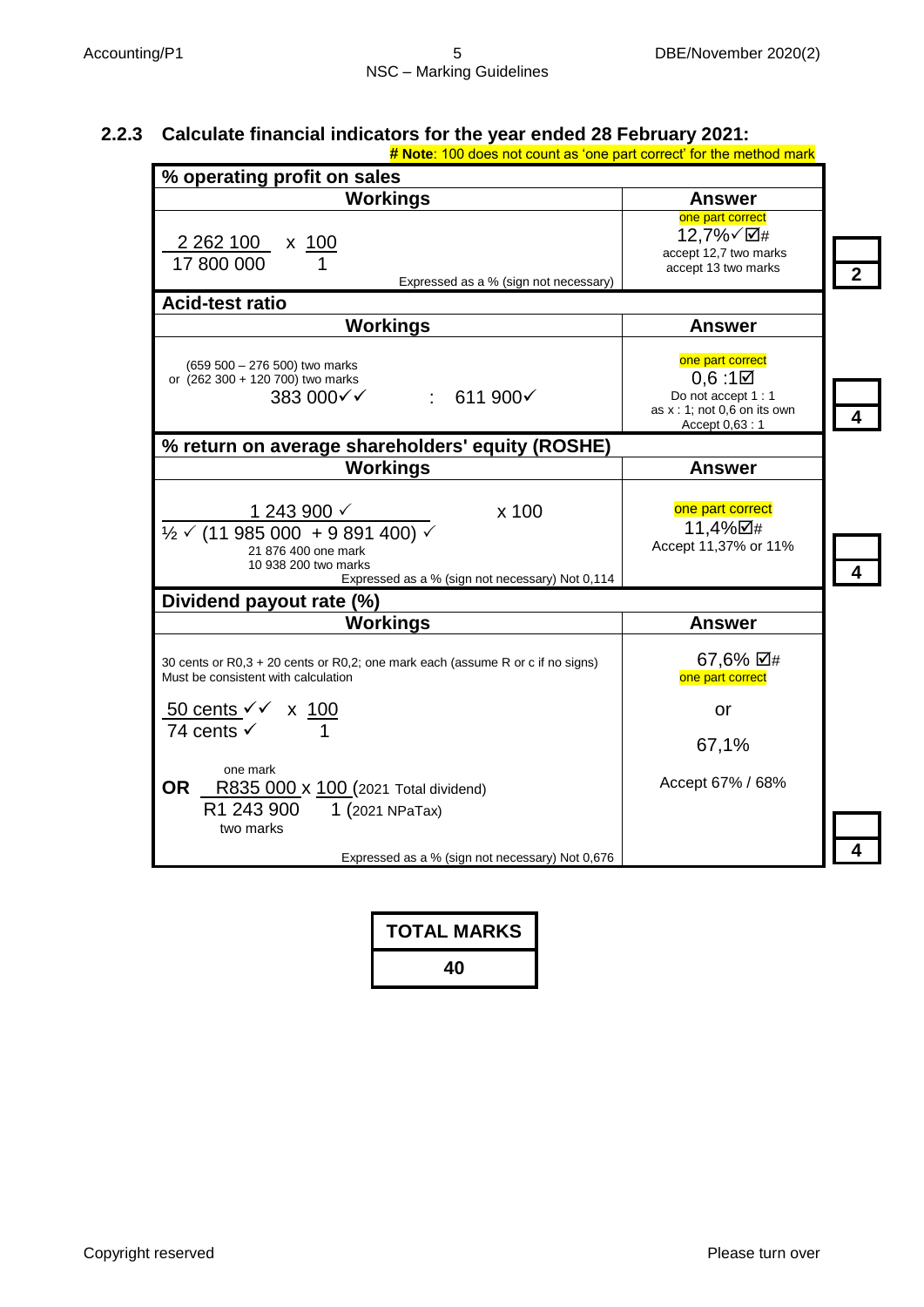#### Accounting/P1 6 6 DBE/November 2020(2) NSC – Marking Guidelines

#### **QUESTION 3**

| 3.1.1<br>3.1.2           | $C \vee$<br>$E \checkmark$                                                                                                                                                                                                                                                                                                                                                                                                                                                                                                                                        |  |
|--------------------------|-------------------------------------------------------------------------------------------------------------------------------------------------------------------------------------------------------------------------------------------------------------------------------------------------------------------------------------------------------------------------------------------------------------------------------------------------------------------------------------------------------------------------------------------------------------------|--|
| 3.1.3<br>3.1.4           | $B \checkmark$<br>$A \vee$                                                                                                                                                                                                                                                                                                                                                                                                                                                                                                                                        |  |
|                          |                                                                                                                                                                                                                                                                                                                                                                                                                                                                                                                                                                   |  |
|                          | SCI-FI GEEKS LTD If candidates give more required number of indicators, -1 for any <i>inappropriate</i> one (max -1) in Q3.2                                                                                                                                                                                                                                                                                                                                                                                                                                      |  |
| your response.           | The directors are satisfied with the improvement in the current ratio and the acid-test<br>ratio. Explain why you would disagree with them. Quote TWO financial indicators in                                                                                                                                                                                                                                                                                                                                                                                     |  |
|                          | Financial indicators $\checkmark$ $\checkmark$ Figures $\checkmark$ $\checkmark$ Explanation $\checkmark\checkmark$                                                                                                                                                                                                                                                                                                                                                                                                                                               |  |
| $\bullet$<br>$\bullet$   | part marks for incomplete, partial or unclear answer<br>The stock holding period increased (from 32 days) to 102 days (or 70 days)<br>Average debtors' collection period increased (from 31 days) to 46 days (15 days)<br>Current ratio increased (from 1,1 :1) to $2,4:1$ / by $1,3:1$<br>Acid-test ratio increased (from 0,4 : 1) to 1 : 1 / by 0,6 : 1                                                                                                                                                                                                         |  |
|                          | Any ONE valid explanation; part marks for incomplete / unclear explanation<br>Too much liquid assets (cash) tied up in stock reflects that there is an over-investment<br>in stock / the difference in current & acid-test rations reflects stock piling.<br>High stock volumes create security problems<br>Stock can easily become obsolete due to advancements in technology (can't be sold)<br>The business has relaxed / neglected its collection policies / lockdown during Covid-19<br>and this impacts on the debtors / stock / cash flow of the business. |  |
|                          | Comment on the dividend per share over the two years. Quote figures.                                                                                                                                                                                                                                                                                                                                                                                                                                                                                              |  |
|                          | ONE valid comment √<br>Figures $\checkmark$                                                                                                                                                                                                                                                                                                                                                                                                                                                                                                                       |  |
|                          | The DPS dropped from 90 cents to 72 cents / by 18 cents / by 20%                                                                                                                                                                                                                                                                                                                                                                                                                                                                                                  |  |
|                          | Explain the change in the dividend payout rate. Quote figures.                                                                                                                                                                                                                                                                                                                                                                                                                                                                                                    |  |
| Explanation $\checkmark$ | Figures $\checkmark$                                                                                                                                                                                                                                                                                                                                                                                                                                                                                                                                              |  |
|                          | The dividend pay-out rate increased from 69% (90/130) to 136,5% or 72/58 (accept<br>124,1%) / or a 97,8% increase from the previous year                                                                                                                                                                                                                                                                                                                                                                                                                          |  |
|                          | Give a reason for this change.<br>ONE valid point $\checkmark\checkmark$ part marks for incomplete, partial or unclear answer                                                                                                                                                                                                                                                                                                                                                                                                                                     |  |
| $\bullet$                | Directors attempted to please the shareholders for the low profitability<br>Compensation for using funds retained in previous financial years.<br>No plans for growth / expansions (no need to retain additional funds)                                                                                                                                                                                                                                                                                                                                           |  |
|                          | A shareholder felt that they should be satisfied with the dividends they received as it<br>is better than last year. Explain why you agree with him. Quote figures.                                                                                                                                                                                                                                                                                                                                                                                               |  |
|                          | Explanation with a comparison to another factor apart from the payout rate $\sqrt{6}$<br>Any valid figure $\checkmark$<br><b>Responses for 3 marks:</b>                                                                                                                                                                                                                                                                                                                                                                                                           |  |
| $\bullet$                | The drop in the market price from 540 cents to 410 cents (reflects a dividend yield<br>DPS/MP of 17,7% this year compared to 16,7% last year) / If the policy was maintained<br>at 69% of EPS, they would have received 40 cents.                                                                                                                                                                                                                                                                                                                                 |  |
|                          | Example of responses for two marks:<br>EPS dropped from 130c to 58c (by 72 cents / 55%) but DPS dropped from 90c to 72c<br>(by 18 cents / 20%)                                                                                                                                                                                                                                                                                                                                                                                                                    |  |
|                          | The dividend pay-out rate increased from 69% (90/130) to 136,5% or 72/58 (accept<br>124,1%) / or a 97,8% increase from the previous year.                                                                                                                                                                                                                                                                                                                                                                                                                         |  |
|                          | Example of responses for one mark:                                                                                                                                                                                                                                                                                                                                                                                                                                                                                                                                |  |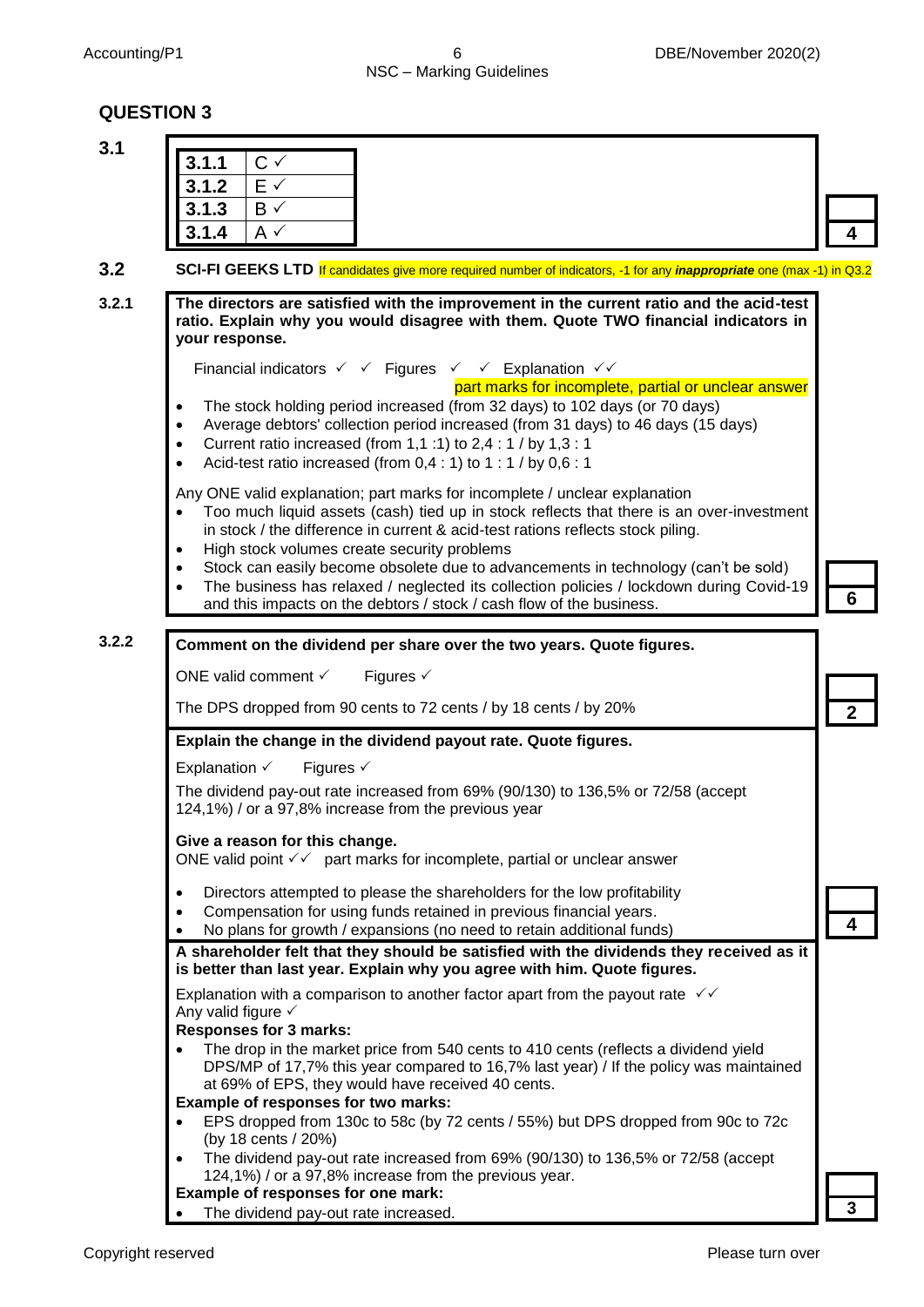

#### **TOTAL MARKS**

**35**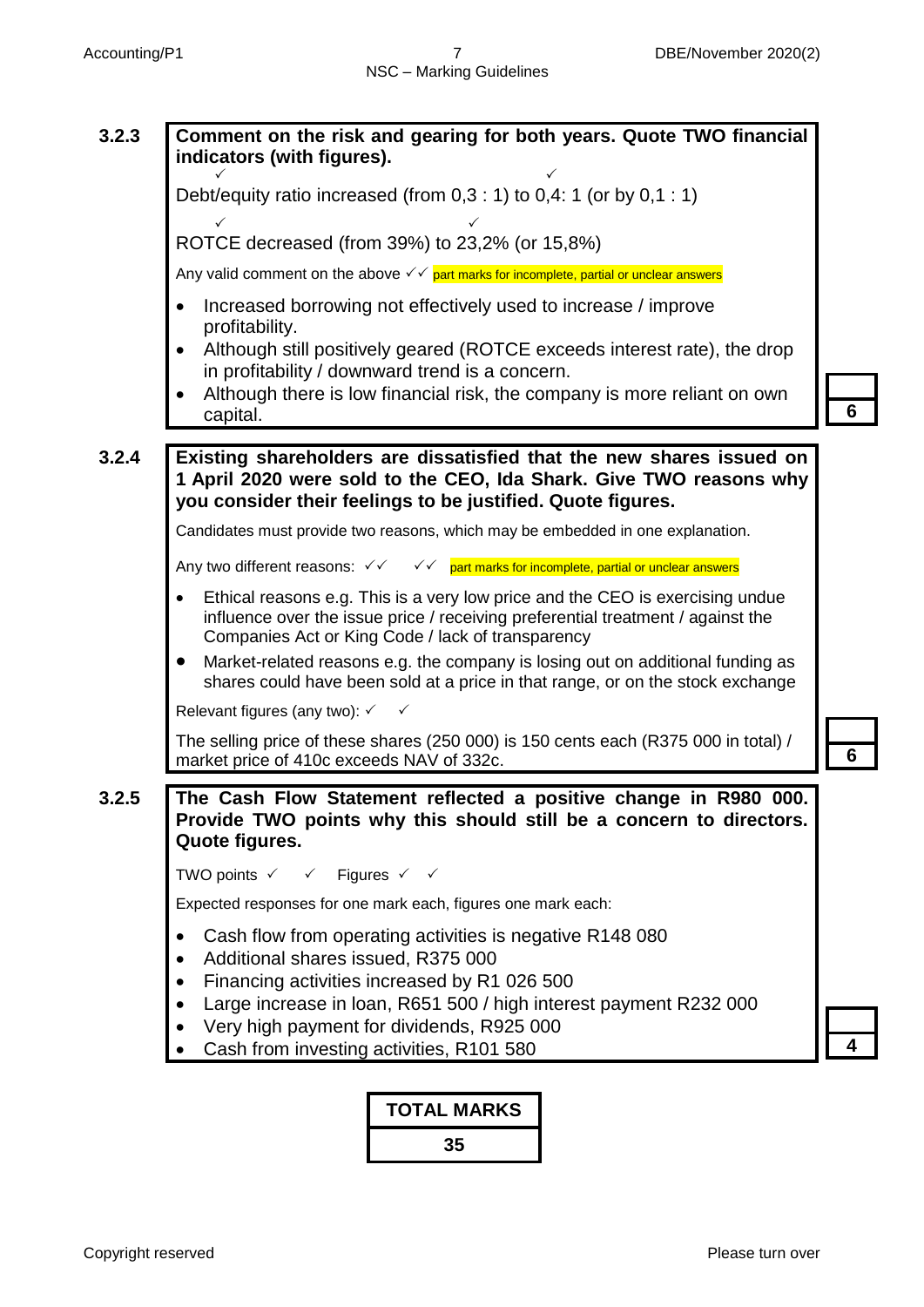#### **QUESTION 4**

### **4.1 Explain why a qualified audit report is not a good reflection of a company. Provide TWO points.** TWO points  $\checkmark\checkmark$   $\checkmark$   $\checkmark$  part marks for incomplete, partial or unclear answers Certain information on financial statements are not clear / missing. • There is insufficient audit evidence for significant items: Auditors cannot verify certain information.

- Lack of internal controls; possible negligence or colluding.
- Negative impact in the future; consequences on the image / share price due to decreased demand for shares (from potential shareholders)
- Existing shareholders might decide to sell their shares **4**

**4.2 Explain why it is important for a company to include non-executive as well as executive directors on the Board of Directors.**

TWO points  $\checkmark\checkmark$  of  $\checkmark$  art marks for incomplete, partial or unclear answers

- Executive directors are involved with internal functioning (operations) of the company / hands-on / decisions may be based on a narrow view.
- Non-executive directors have a wider perspective of the business environment; and act in the best interest of the company.
- The non-executive directors would exercise a watch-dog role; keep executive directors in check.
- More regular inputs than an internal auditor or other directors.
- Their inputs would be unbiased and independent.
- They share accountability with the other directors / more people have the interests of the company in mind.
- Executive directors would be more vigilant and professional in their duties / not tempted to engage in unethical activities.
- The more directors there are, the more opinions will be generated, which could benefit the company.
- The non-executive directors can be paid less than the other directors (because they do not work permanently in the company). **4**
- **4.3 According to the Companies Act, 2008 (Act 11 of 2008), a company must have a Remunerations Committee.**

**Explain the role/responsibility of this committee and give a reason why this committee is necessary.**

**EXPLANATION:** ✓ Note: Mark for explanation could be embedded in the reason

Review all salaries, bonuses and other earnings

To prevent directors from paying themselves too much

They must approve, and give advice on the proposals re fees, bonuses etc.

**REASON:**  $\checkmark$   $\checkmark$  part marks for incomplete, partial or unclear answers

- To ensure fairness / transparency in the payment of fees/salaries
- To prevent fraud / corruption / wastage
- Detect mismanagement or fraudulent activities
- They can compare the remuneration / earnings against financial information of other companies in the industry / fairness to workers **3**